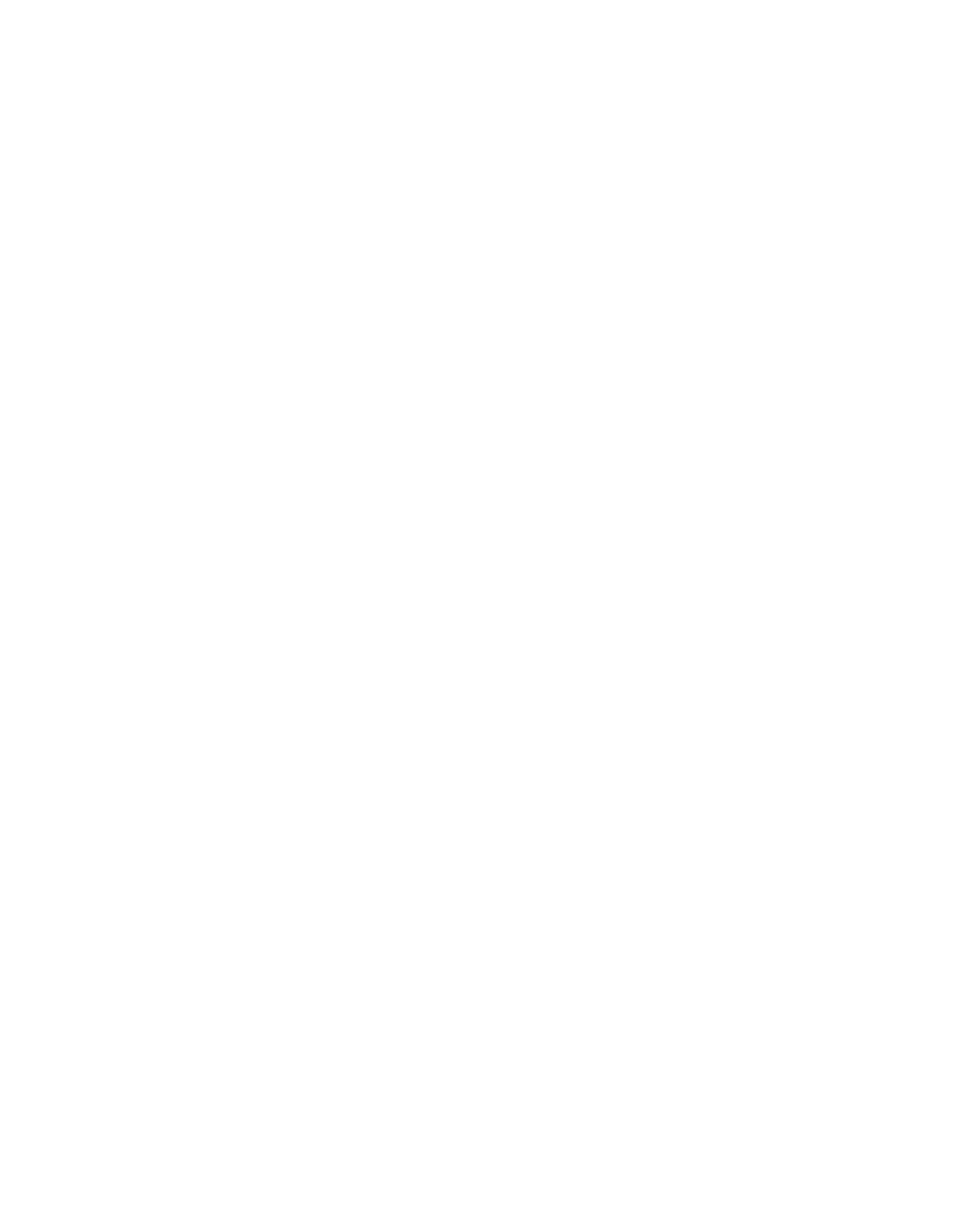

#### **RESEARCH INTERESTS:**

- $\blacktriangleright$  Cancer survivorship
- $\blacktriangleright$  Family caregiving
- $\blacktriangleright$  Evidence-based interventions
- $\blacktriangleright$  Health disparities
- $\triangleright$  Social work practice in healthcare settings

## **Ting Guan** b **[tingguan@live.unc.edu](mailto:tingguan%40live.unc.edu?subject=)**

#### **TO VIEW A CV, PLEASE VISIT: [go.unc.edu/TGuan-CV](https://go.unc.edu/TGuan-CV)**

Ting Guan's research focuses on developing and evaluating family-based psychosocial interventions to improve patient and caregiver quality of life through collaborative and interdisciplinary social work practice in healthcare settings. Her dissertation studies the reciprocal influences of cancer patients' and their caregivers' illness uncertainty on each other's quality of life, using the cancer patient-caregiver dyad. The dissertation is funded by the UNC Graduate School Royster Dissertation Completion Fellowship. Throughout her doctoral program, she has worked with faculty in UNC School of Social Work and UNC School of Nursing on federally funded work related to integrated behavioral health and cancer care. Ting has taught undergraduate and graduate social work courses including health social work, human development and the social environment, and evidence-based practice and program evaluation. She received her master degree from Peking University and has eight years of clinical service working with patients and families in a teaching hospital.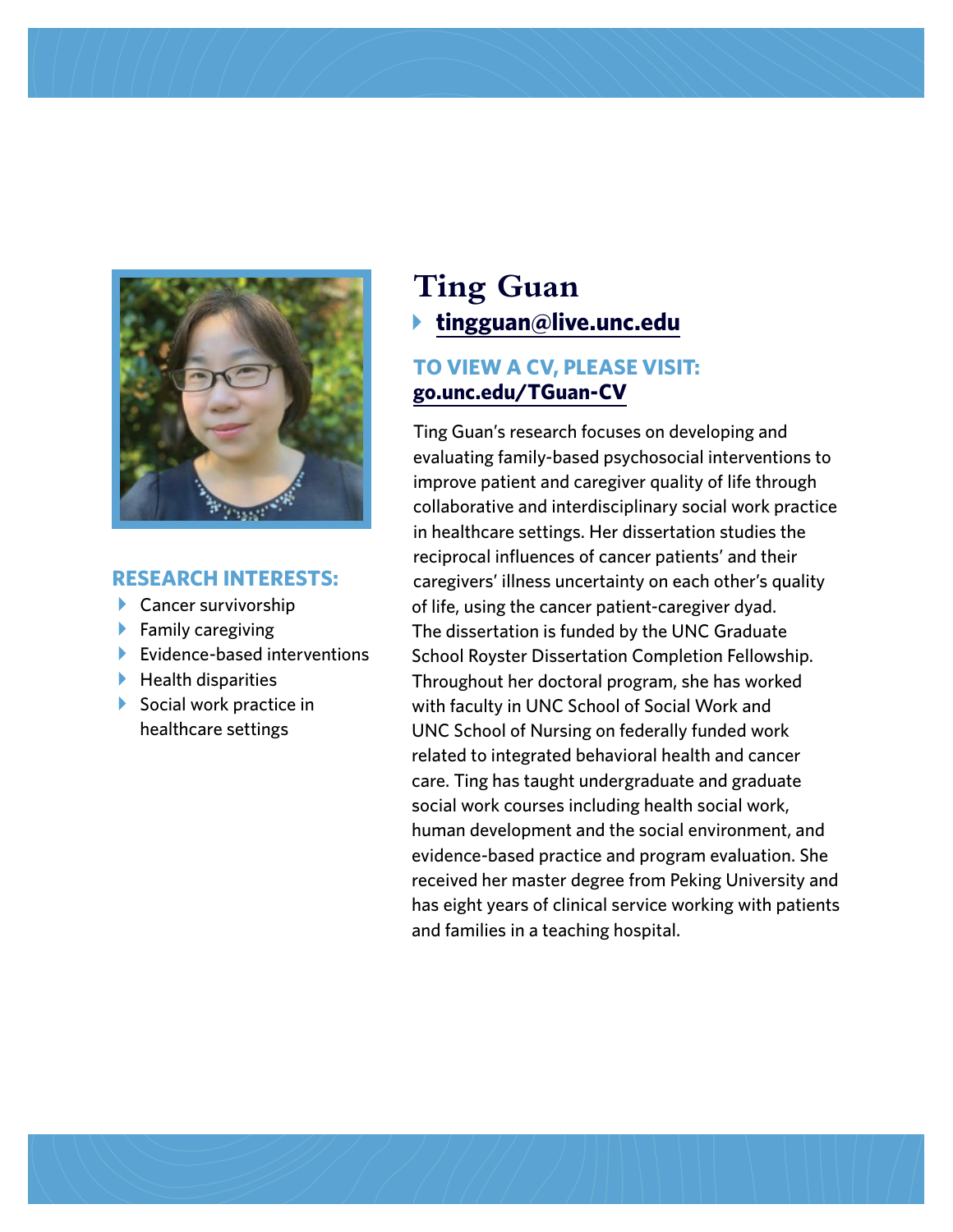

#### **RESEARCH INTERESTS:**

- $\blacktriangleright$  Mental health and illness
- $\blacktriangleright$  Healthcare access and utilization
- $\triangleright$  Criminal justice and mental health
- $\blacktriangleright$  Intervention research
- $\blacktriangleright$  Administrative and complex survey data

## **Jonathan Phillips** b **[jonphi@live.unc.edu](mailto:jonphi%40live.unc.edu?subject=)**

#### **TO VIEW A CV, PLEASE VISIT: [go.unc.edu/JPhillips-CV](https://go.unc.edu/JPhillips-CV)**

Jonathan Phillips is a Ph.D. candidate at UNC School of Social Work. His research centers around healthcare access and utilization among individuals with mental illness (MI). He is particularly interested in understanding how interactions between individuals and their environments impact health, wellbeing, engagement with systems of care, and treatment outcomes. For his dissertation, Jonathan is using a nationally-representative health survey, linked with a comprehensive set of geographic variables, to examine how the social and economic aspects of a community impact access to and utilization of healthcare among individuals with MI. Jonathan is also experienced in working with administrative and insurance claims data as well as intervention evaluation. Jonathan's research interests and approach have been informed by his experience as a practitioner in the areas of child welfare, adolescent mental health, juvenile justice, and homelessness. He received his MSW from the University of Minnesota Duluth in 2010.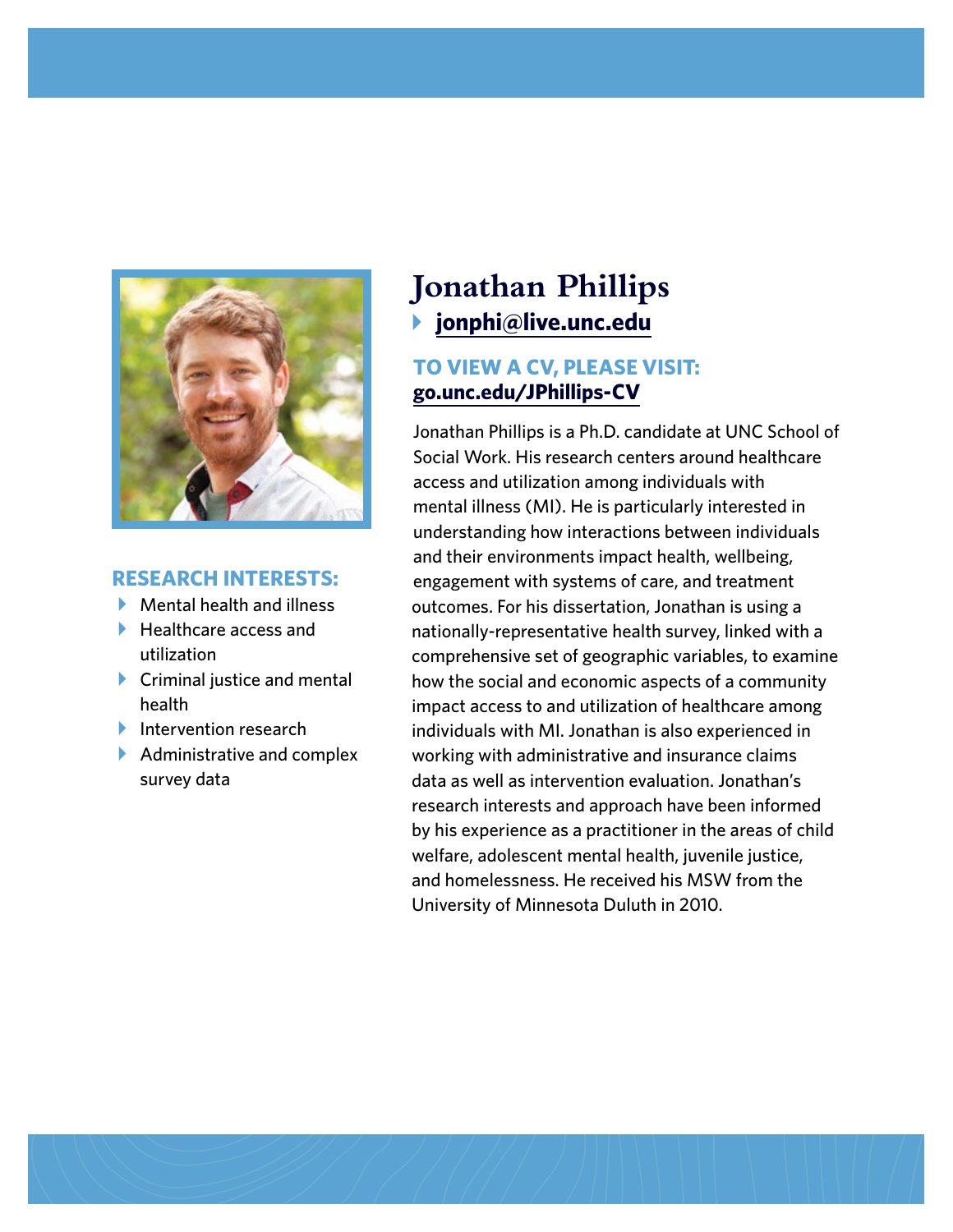

#### **RESEARCH INTERESTS:**

- $\blacktriangleright$  Substance use
- $\blacktriangleright$  Continuity of care
- $\blacktriangleright$  Criminal justice
- $\blacktriangleright$  Racial equity
- $\blacktriangleright$  Healthcare equity

## **Anjalee Sharma** b **[anjalees@live.unc.edu](mailto:anjalees%40live.unc.edu?subject=)**

#### **TO VIEW A CV, PLEASE VISIT: [go.unc.edu/ASharma-CV](https://go.unc.edu/ASharma-CV)**

Anjalee is a Ph.D. candidate at UNC School of Social Work. She studies substance use and treatment initiation and continuation among those involved in carceral systems. She also studies treatment access and structural and systemic issues to equity within healthcare and substance use treatment. Anjalee has worked on federally funded studies evaluating novel interventions aimed at linking study participants to treatment for opioid use disorder in Baltimore, MD. In North Carolina, she has worked on several projects exploring mental health evaluation in carceral settings, understanding demands on healthcare teams for office-based opioid treatment, and substance use prevention program implementation in select North Carolina Middle Schools. Anjalee would like to continue community-based research at the intersection of substance use, carceral involvement, and treatment initiation in order to facilitate sustainable change with the people who are directly impacted by policy and individual level interventions.